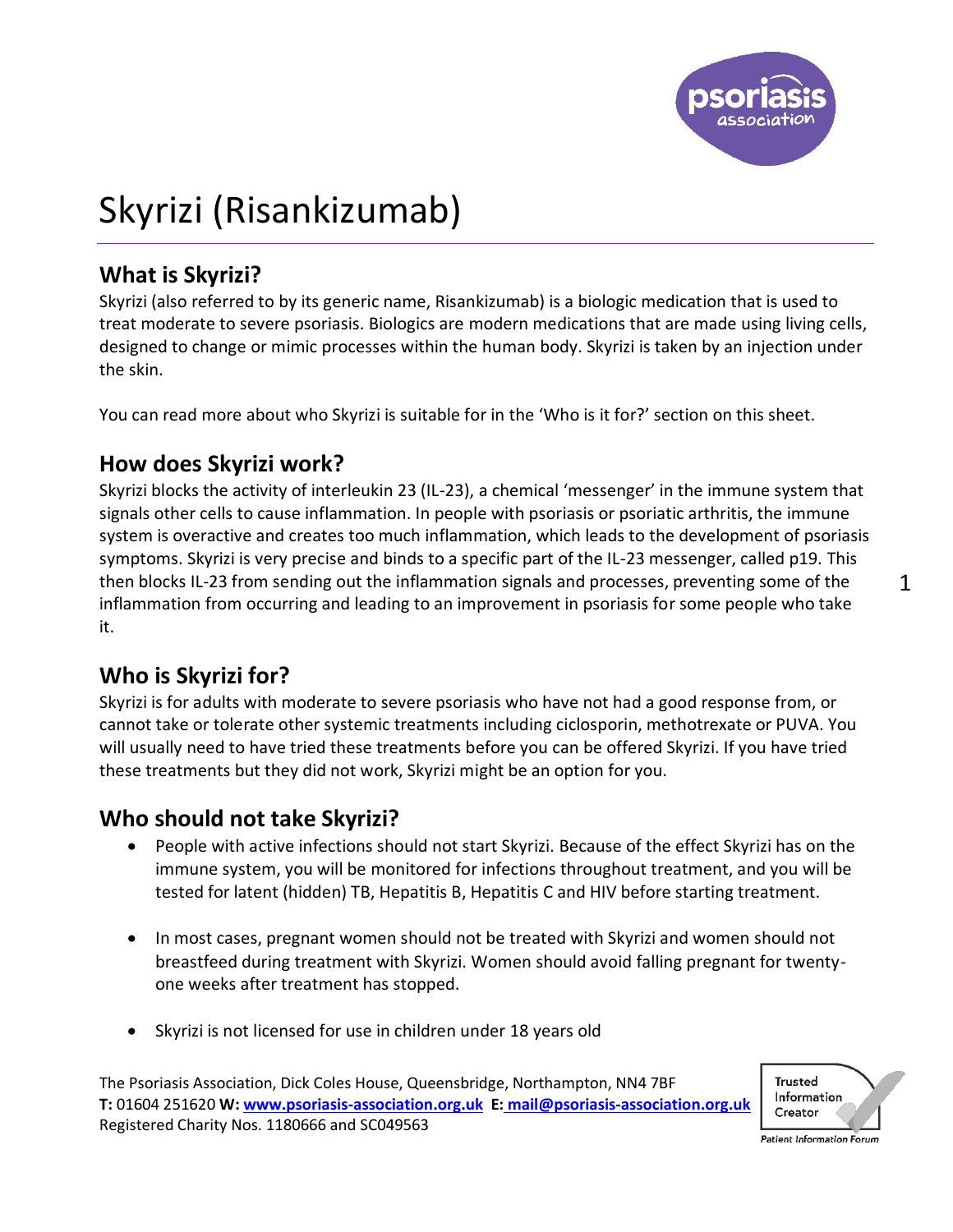# **How is Skyrizi used?**

Skyrizi is taken as an injection under the skin via a pre-filled syringe or pre-filled injection pen. The recommended dose is 150mg. When Skyrizi was launched you needed to have two injections of 75mg at each dose. However, from 9<sup>th</sup> July 2021 each injection will now contain the full dose (150mg) and so only one injection will be required each time. There will still be supplies of the two dose injections through to January 2022. The injections should be administered in areas such as the thighs or abdomen avoiding where the skin is tender, bruised or affected by psoriasis. If you are using the two-dose version of Skyrizi, the injections should be administered in separate body site locations e.g. the thigh and abdomen.

When you begin taking Syrizi you will have your first injection(s), followed four weeks later by your next. After that Skyrizi is usually taken every 12 weeks. Most people will be trained by a nurse to give the injection to themselves.

People taking Skyrizi are likely to need regular blood tests – usually carried out by a Dermatology specialist, or by their own GP, to monitor general health whilst on the treatment.

People taking Skyrizi are more at risk of infections and so should be vaccinated against pneumonia and have an annual flu vaccination. However, not all vaccinations are safe in people taking Skyrizi and 'live' vaccinations (for example yellow fever, shingles) should not be given whilst on Skyrizi and for one year after stopping Skyrizi. Check with a doctor, nurse or pharmacist before having any vaccinations or taking other medication if you are not sure.

#### **What are the side effects?**

As with all medications, some side effects are possible when taking Skyrizi. It is important to remember that not every person taking a medication will get all, or even any, of the possible side effects listed. Many side effects of Skyrizi are mild and do not cause most people to stop taking it. Skyrizi is a new treatment and, as such, this side effect data comes from clinical trials, but will be updated as more 'real-world' experience with the treatment is collected.

The most common side effects of Skyrizi are upper respiratory tract infections with a sore throat and stuffy nose, fatigue, fungal skin infection, headache, itching and injection site reactions (such as redness or burning of the skin where the treatment is injected).

Because Skyrizi works by suppressing part of the activity in the immune system, it can make people taking it more prone to infections than they would usually be. Talk to your GP or seek medical help immediately if you have any symptoms of a serious infection such as fever, flu-like symptoms, night sweats, shortness of breath, a persistent cough, red and painful skin or a rash with blisters. If a serious infection occurs, a doctor will most likely stop Skyrizi.

Although side effects are possible with this, and any treatment, it is important to remember that people taking Skyrizi have regular blood tests to check for health issues and will be regularly reviewed by a specialist. If you are worried about the side effects of Skyrizi, you should discuss these with your doctor.



 $\overline{2}$